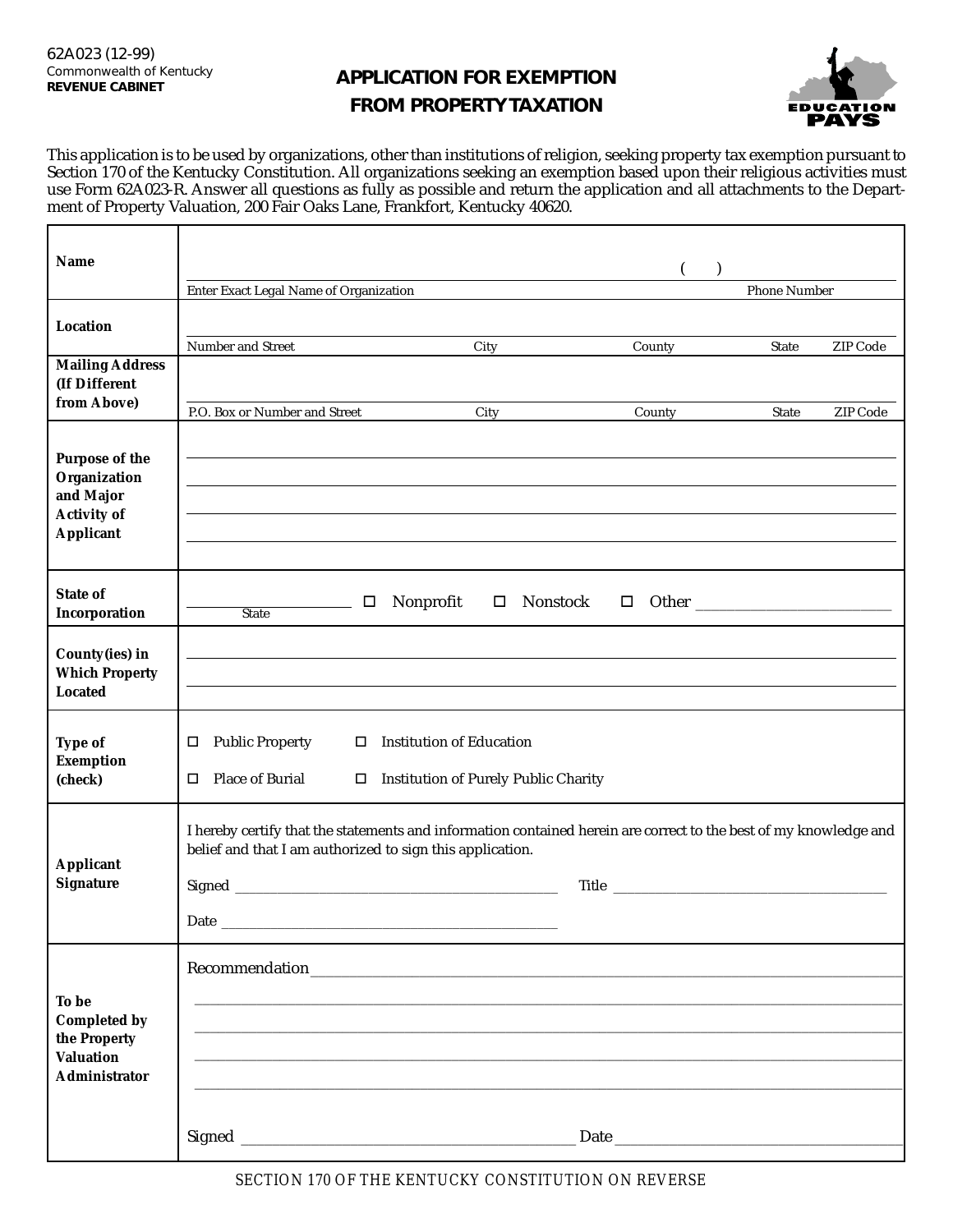## **CONSTITUTION OF KENTUCKY**

## **REVENUE AND TAXATION**

**§170. Property exempt from taxation—Cities may exempt factories for five years.—**There shall be exempted from taxation public property used for public purposes; places of burial not held for private or corporate profit, real property owned and occupied by, and personal property both tangible and intangible owned by, institutions of religion; institutions of purely public charity, and institutions of education not used or employed for gain by any person or corporation, and the income of which is devoted solely to the cause of education, public libraries, their endowments, and the income of such property as is used exclusively for their maintenance; household goods of a person used in his home; crops grown in the year in which the assessment is made, and in the hands of the producer; and real property maintained as the permanent residence of the owner, who is sixty-five years of age or older, or is classified as totally disabled under a program authorized or administered by an agency of the United States government or by any retirement system either within or without the Commonwealth of Kentucky, provided the property owner received disability payments pursuant to such disability classification, has maintained such disability classification for the entirety of the particular taxation period, and has filed with the appropriate local assessor by December 31 of the taxation period, on forms provided therefor, a signed statement indicating continuing disability as provided herein made under penalty of perjury, up to the assessed valuation of sixty-five hundred dollars on said residence and contiguous real property, except for assessment for special benefits. The real property may be held by legal or equitable title, by the entireties, jointly, in common, as a condominium, or indirectly by the stock ownership or membership representing the owner's or member's proprietary interest in a corporation owning a fee or a leasehold initially, in excess of ninety-eight years. The exemptions shall apply only to the value of the real property assessable to the owner or, in case of ownership through stock or membership in a corporation, the value of the proportion which his interest in the corporation bears to the assessed value of the property. All laws exempting or omitting property from taxation other than the property above mentioned shall be void. The general assembly may authorize any incorporated city or town to exempt manufacturing establishments from municipal taxation, for a period not exceeding five years, as an inducement to their location. (Amendment, proposed Acts 1954, ch.111, §1, approved November, 1955; amendment, proposed Acts 1970, ch.186, §1, approved November, 1971; amendment, proposed Acts 1974, ch.105, §1, approved November, 1975; amendment, proposed Acts 1980, ch.113, §1, approved November, 1981; amendment, proposed Acts 1990, ch.155, §1, approved November, 1990; amendment, proposed Acts 1998, ch. 227, §1, ratified November, 1998.)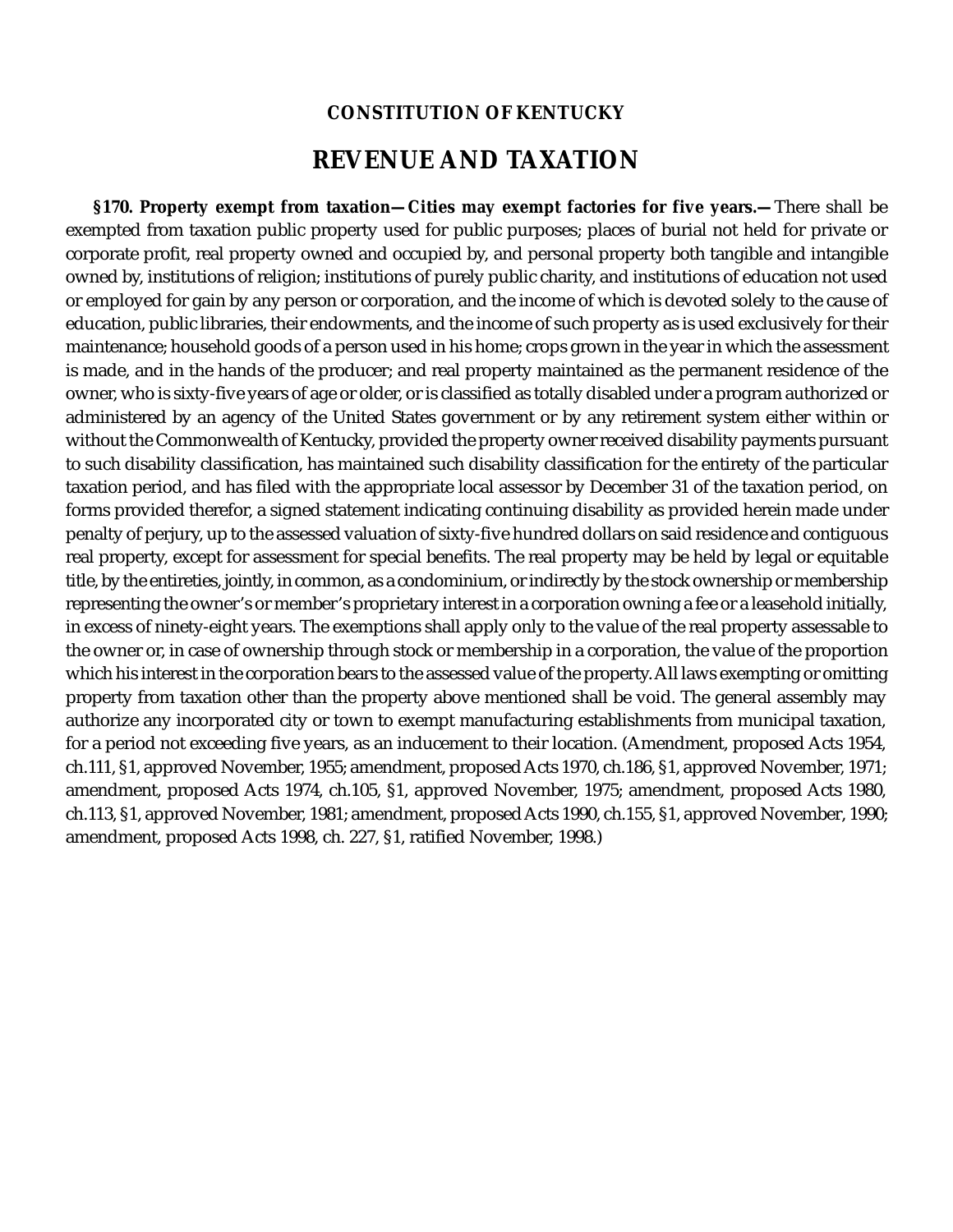- 1. What benefits, services or products will the organization provide with respect to its exempt status?
- 2. Attach a resume of the past activities that this organization has indulged in, present activities and future plans of the organization.
- 3. Attach, if applicable, copies of the Articles of Incorporation, bylaws and any amendments to the Articles or bylaws.
- 4. List types of employees performing activities of the organization and their qualifications. Indicate which, if any, of these persons receive compensation for their activities.

- 5. Has this organization previously been granted any tax exemptions by the Commonwealth of Kentucky?  $\square$  Yes  $\square$  No (If yes, describe.)
- 6. Has this organization previously been granted any tax exemption under Section 501 of the Internal Revenue Code?  $\square$  Yes  $\square$  No (If yes, attach a copy of the authorization letter.)
- 7. Does or will this organization limit its benefits, services or products to specific classes of persons?  $\Box$  Yes  $\Box$  No (If yes, explain.)
- 8. Have the recipients been required or will they be required to pay a fee for the organization benefits, services or products?  $\Box$  Yes  $\Box$  No (If yes, explain.)
- 9. Does or will the organization receive fees for its services?  $\Box$  Yes  $\Box$  No (If yes, explain.)
- 10. Is this organization financially accountable to any other organization?  $\Box$  Yes  $\Box$  No (If yes, explain.)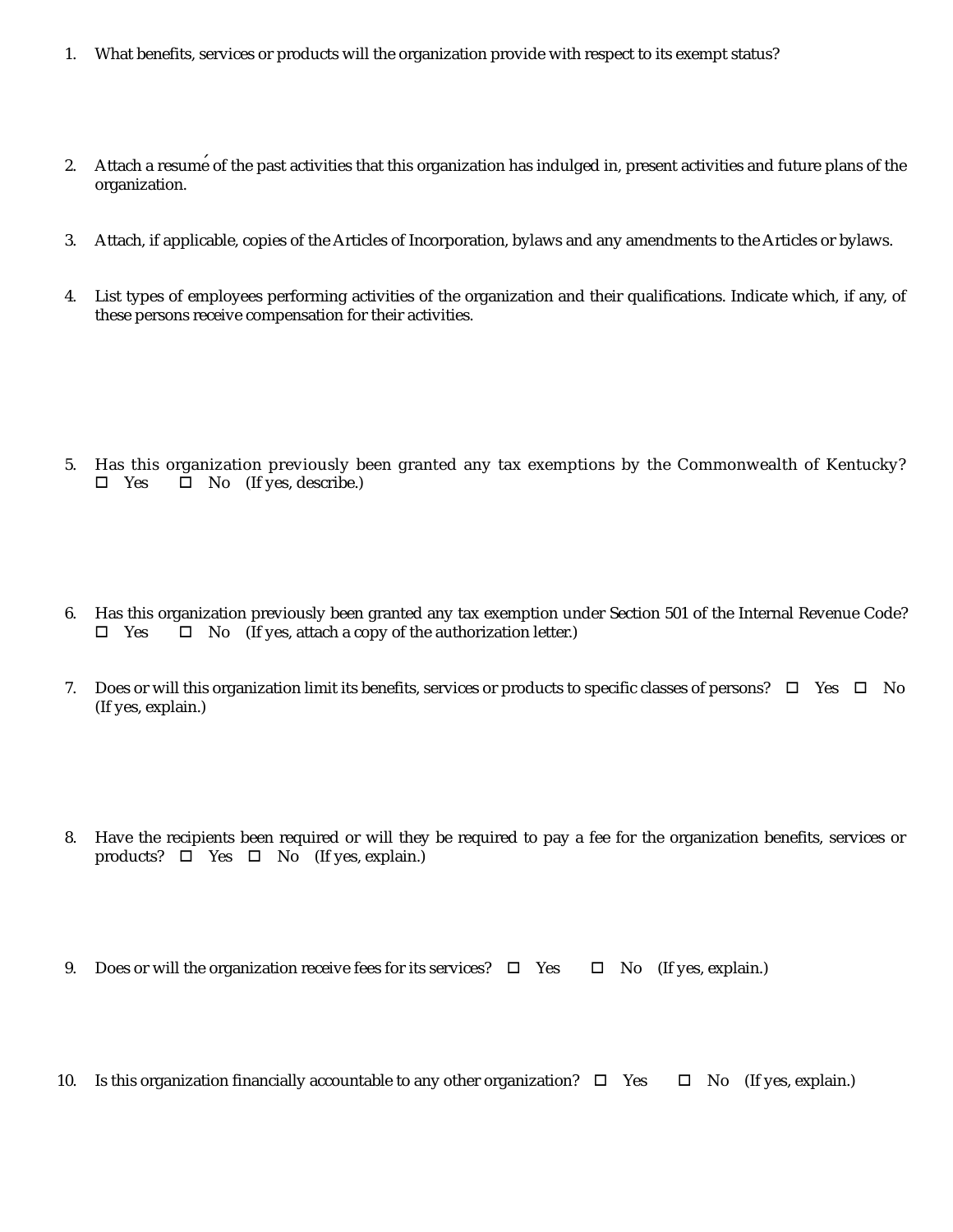11. State ways, if any, in which any organizations are financially supported, operated, supervised or controlled by the applicant organization.

12. State ways in which the supported and applicant organizations operate in connection with each other.

13. Describe the organization's fund-raising program and explain to what extent it has been put into effect.

- 14. List all grants received during taxable years the organization has been in existence. (Show name of contributor, date, amount of grant and brief description of the nature of the grant.)
- 15. Enclose detailed financial statements, including both balance sheets and income and expense statements, for the two most recent accounting periods.
- 16. Attach a statement detailing compensation, if any, to the following organization members: A. Officers
	- B. Directors
	- C. Trustees
	- D. Five Highest Paid Professional Service Employees
	- E. Five Highest Paid Employees
- 17. Does the organization operate retail establishments?  $\Box$  Yes  $\Box$  No (If yes, indicate the names and addresses.)
- 18. List Kentucky Sales and Use Tax Permit Account Number for each business that sells tangible personal property.